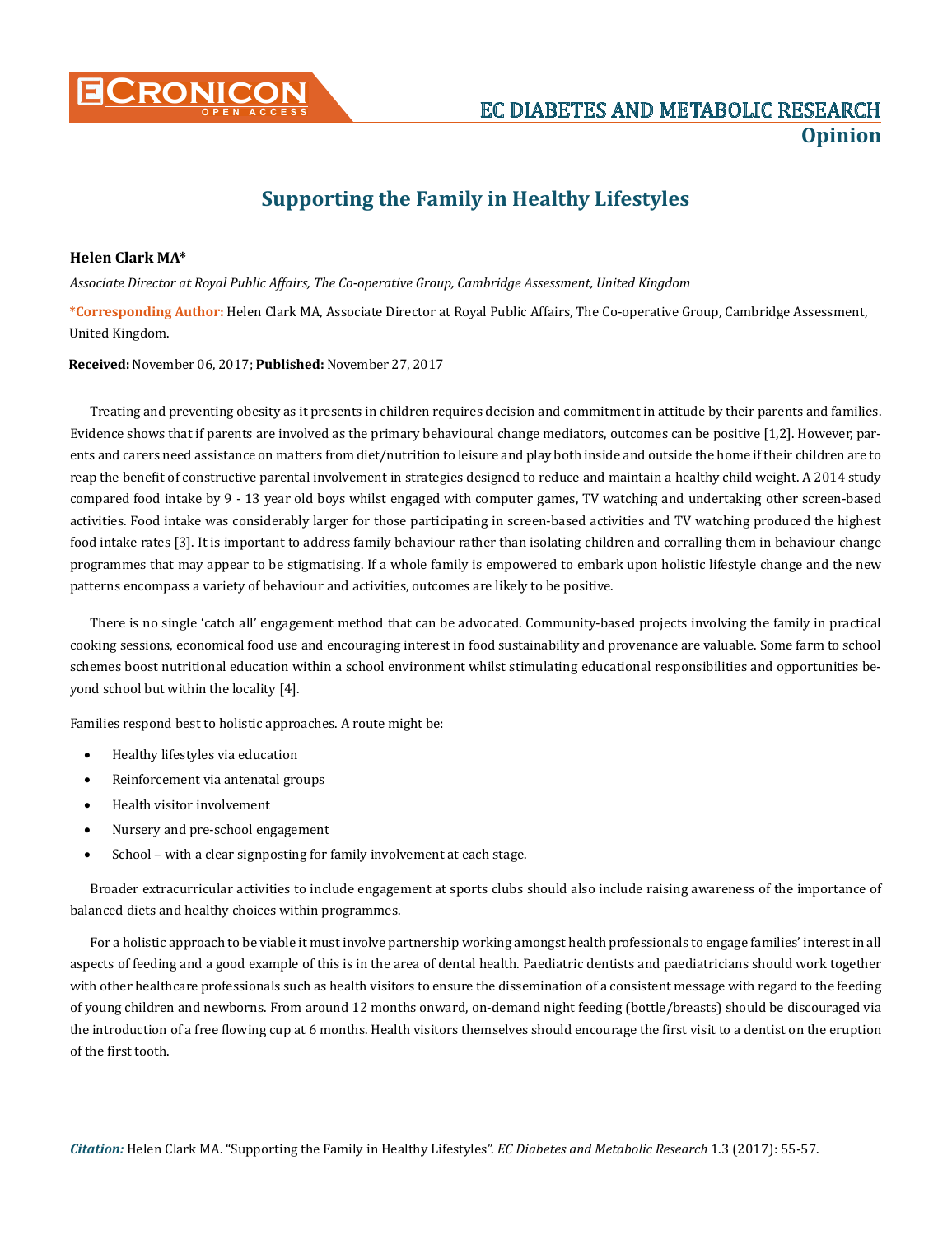of the first tooth.

For a holistic approach to be viable it must involve partnership working amongst health professionals to engage families' interest in all aspects of feeding and a good example of this is in the area of dental health. Paediatric dentists and paediatricians should work together with other healthcare professionals such as health visitors to ensure the dissemination of a consistent message with regard to the feeding of young children and newborns. From around 12 months onward, on-demand night feeding (bottle/breasts) should be discouraged via the introduction of a free flowing cup at 6 months. Health visitors themselves should encourage the first visit to a dentist on the eruption

56

Here it is opportune to list a number of organisations that have developed broad-based projects with sympathetic partners that are specifically designed to promote healthy familial choices. Three of these are HENRY [5], Trim Tots and MEND [6].

The Trim Tots Community Interest Company addresses obesity via the delivery and national roll-out of Trim Tots Healthy Lifestyle Programme. It has been developed by child health professionals from the Institute of Child Health in addition to a team of community artists who offer educational art workshops to youngsters. Rather than 'treating' obesity, the focus is upon prevention by advancing a healthy lifestyle both in pre-school children aged between 1 - 5 and their carers. It is unique as an evidence-based intervention programme in that it has two year follow-up data [7].

MEND arose from a partnership between the UCL Institute of Child Health and Great Ormond Street Hospital for Children NHS Trust. Since 2012 it has been a part of Mytime Active. This multi-component, community-centred programme provides families with a base for feeling fitter, healthier and happier throughout the life course. To date, data published by MEND demonstrates that over 45,000 families have benefitted from the programme. Children leaving MEND do so with improved waist circumference, dietary intake, self-esteem, physical activity levels and cardiovascular fitness. Families show increased fruit and vegetable consumption and are more likely to eat together at mealtimes. Anecdotal MEND evidence indicates increased academic performance levels and an upturn in the relationships between parents and their children.

MEND IS delivered by a wide range of professionals based in the community and includes the participation of some non-professionals. It is delivered face-to face and involves the direct participation of children and their parents and carers. As 'primary mediator' at least one parent or carer is required to attend all sessions and they are primarily responsible for delivering change in the family setting. Groups are held on a weekly basis, in community centres and locations and are always age and stage appropriate. Activities are fun-based, multi-skill and interactive nutrition sessions and behaviour change workshops designed to empower parents to adjust their own and their children's physical activity and nutrition behaviours.

Positive role modelling is seen as a tool to promote healthier lifestyles for the whole family. Sessions are open to any family member, but MEND asks that the constant family member is the regular care-giver who is the nucleus for making key nutritional decisions such as shopping and physical activity choices such as whole-family leisure pursuits.

Families work together on personalised (SMART) goals and rewards, moving towards weekly nutrition and activity targets. Amongst the support models offered to parents are:

- Parents/carer workshops
- Communicative role modelling
- • Consistency strategies
- Problem-solving
- • Relapse prevention strategies.

Parents engaging in the programme often lose weight themselves.